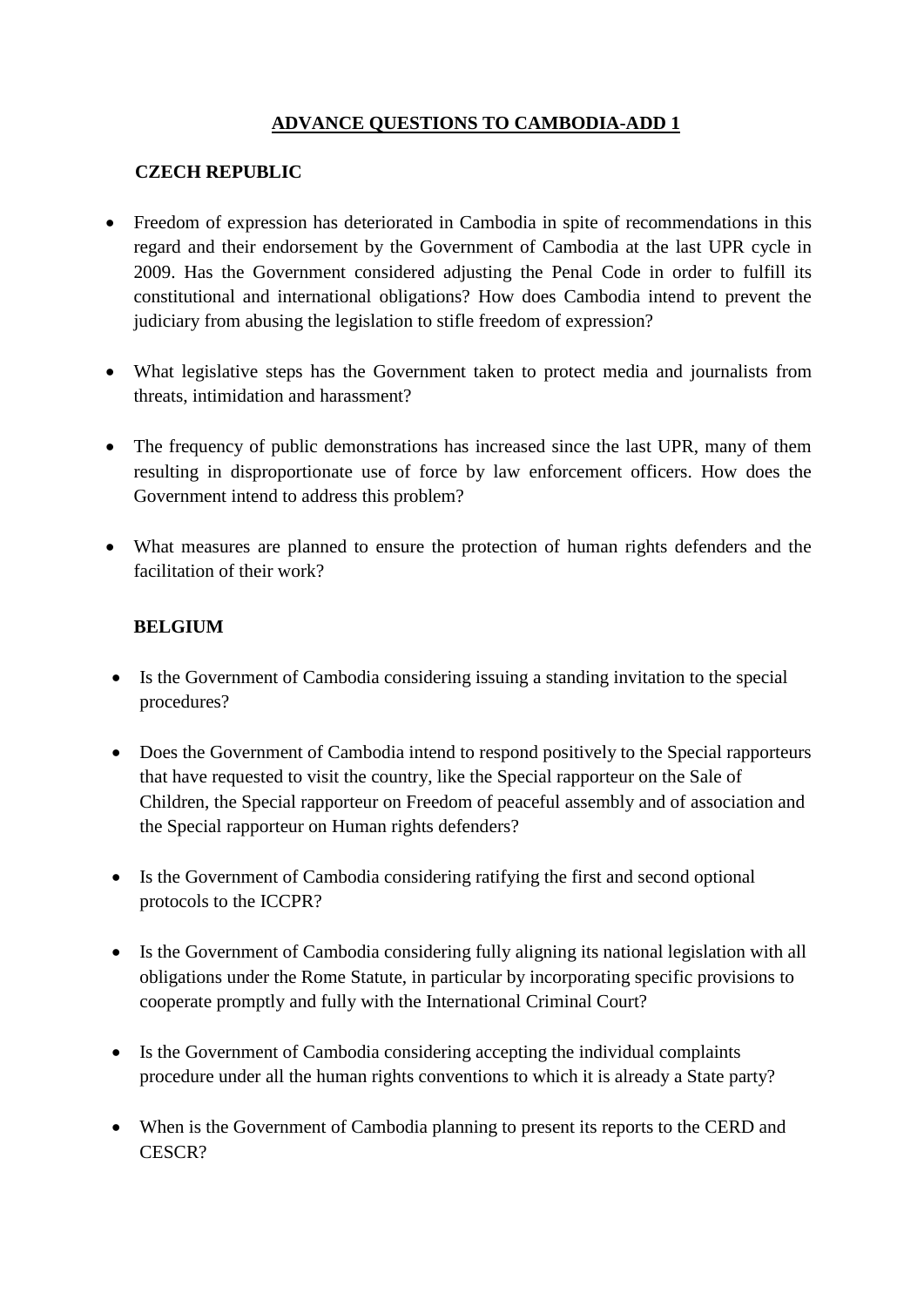- The CRC recommended to provide the Cambodian National Council for Children with more resources and adopt a national plan of action for children and increase the budget allocated to education. Which steps have been taken in this regard?
- The CRC and CAT have expressed deep concern with regard to the level of domestic violence, including sexual violence in Cambodia, urging the Government to set up a mechanism to report child abuse as well as a child protection system. What has been done to address this concern?
- The CRC has expressed concern with regard to discrimination against children belonging to marginalized and disadvantaged groups and children of Vietnamese origin, who are segregated as they are not given citizenship. Which steps have been taken by the Government of Cambodia to address these concerns?
- Could the Government of Cambodia illustrate what is being put in place to ensure the separation of powers, and in particular the independence of the judiciary? What is the status of the adoption of the fundamental laws envisaged in the 1993 constitution, considered imperative to protect the independence of judges and prosecutors?
- Could the Government of Cambodia explain how it ensures the independence of the national Anti-corruption unit (ACU)?
- Which steps have been taken by the Government of Cambodia to guarantee pluralism in the written and audiovisual press? Is it considering liberalizing the system of licences for television stations?
- Which steps have been taken by the Government of Cambodia to prevent acts of torture and ill-treatment?
- Is the Government of Cambodia considering a review of the criminal code of 2010, encompassing amendments that would ensure a better protection of the freedom of expression and the principle of freedom of the press?
- What is the current status of the draft Law on Associations and NGOs, which contains elements of concern with regard to the respect of Human rights?

## **SLOVENIA**

• In the National Report it is stated that the Royal Government of Cambodia will continue to implement education strategic plan by providing equal opportunities to all children and youth in accessing the basic education. We would like to inquire on the measures envisaged for ensuring this?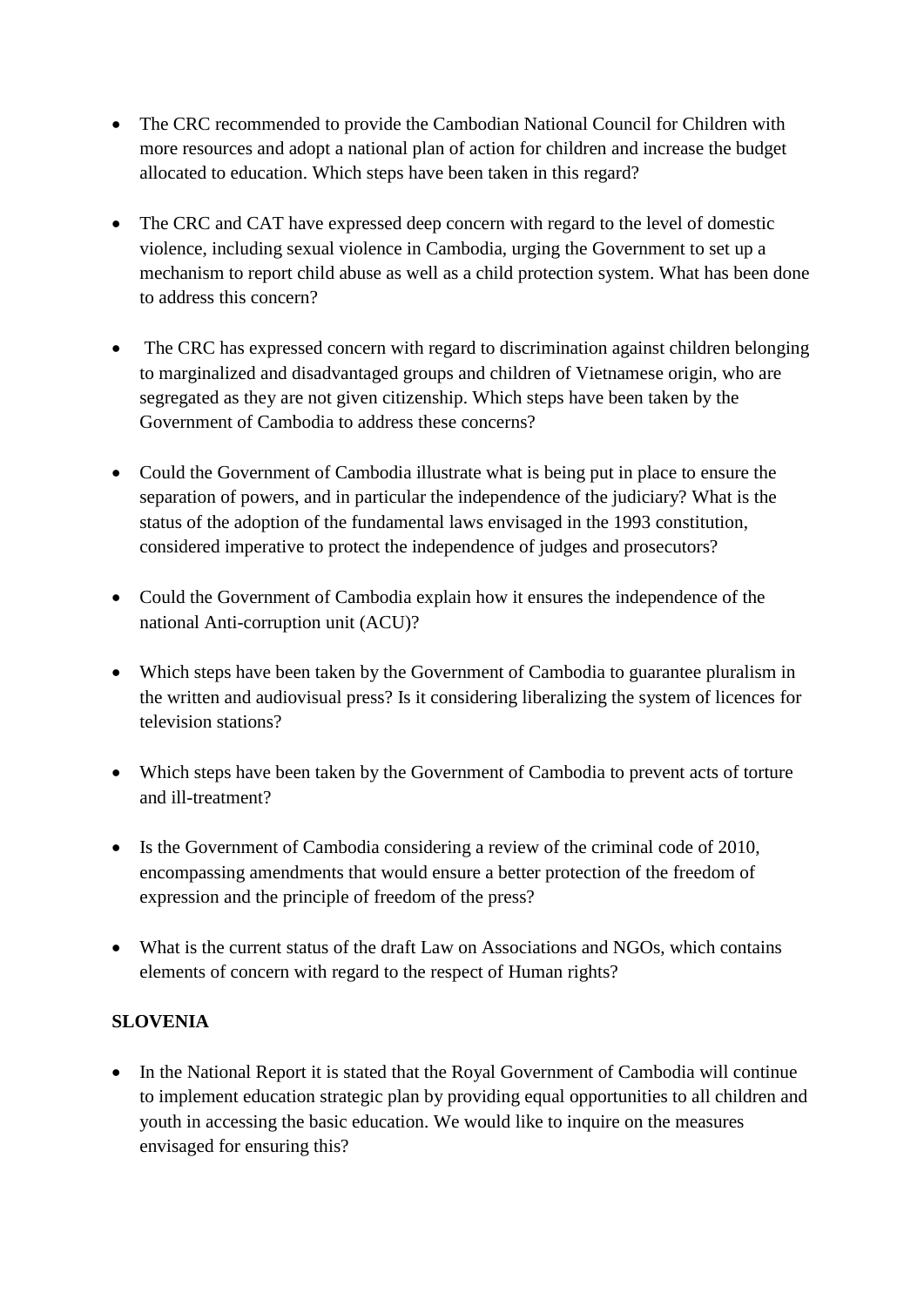## **UNITED STATES OF AMERICA**

- **ELECTORAL PROCESS**: We note that the July 2013 National Assembly elections proceeded in an orderly and mostly peaceful manner. However, legitimate questions remain. Will the Royal Government of Cambodia commit to a transparent review of credible allegations of electoral irregularities and to implement necessary reforms to relevant electoral laws, regulations, bodies, and systems - including the National Election Committee and the voter registration system - so that the people of Cambodia are confident the electoral process reflects their will?
- **FREEDOM OF EXPRESSION:** In its national report, Cambodia cites its adherence to respect for freedom of expression as the basic foundation for democracy, multi-party system and pluralism, further noting that this includes the freedom to research and publicize information orally or in written or other forms without setting any limitations. Does the government plan to repeal or amend relevant articles of Cambodia's Penal Code in order to bring Cambodia's domestic legislation in line with its international human rights obligations on freedom of expression? In particular, will the Royal Government amend or repeal articles regarding: defamation (Article 305); undermining of the dignity of holders of public office (Article 502); and the discrediting of judicial decisions (Article 523)?
- **JUSTICE SECTOR REFORMS**: In its national report, the government identifies as a priority the need to strengthen the capacity, as well as the competence, independence, and impartiality of Cambodia's courts system as a key step in strengthening the rule of law. To help achieve this goal, will the Royal Government of Cambodia declare a timeline for submitting the draft Law on the Status of Judges and Prosecutors, the draft Law on the Organization and Functioning of the Courts, and the draft amendment to the Law on the Organization and Functioning of the Supreme Council of the Magistracy?
- **IMPUNITY**: In its national report, the government vowed to combat violations of law and impunity for crimes committed. Will the Royal Government of Cambodia commit to enhancing its efforts to investigate and prosecute, in accordance with due process of law and other obligations under international instruments, all individuals—whether private citizens or government officials—alleged to have perpetrated serious crimes, including human rights violations and abuses? Will the Royal Government ensure to all people charged with a crime the full range of fair trial guarantees, in accordance with its obligations under international human rights treaties?
- **LAND-RELATED CONFLICT**: In its national report, the government notes the high importance it attaches to land reforms to ensure sustainable socio-economic development. Will the government commit to a timeline for implementing in a transparent manner – and with the meaningful participation of civil society – an official land titling program as a means to resolve land-related conflicts?